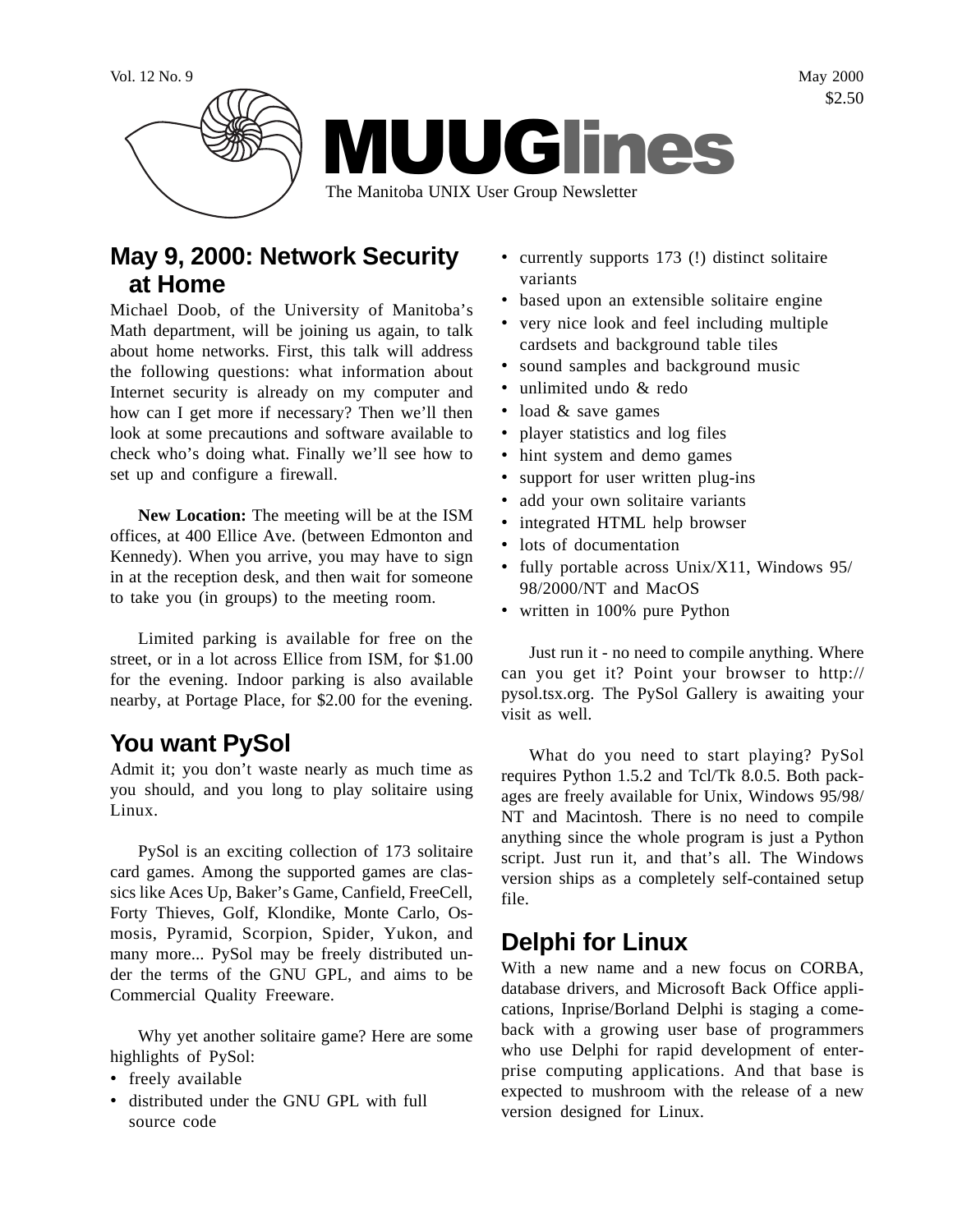"Delphi for Windows is the best development environment for writing Windows Applications and libraries," says Ray Lischner, author of the just-released book "Delphi in a Nutshell" (O'Reilly, \$24.95). "Later this year, Borland will release Delphi for Linux (code-named Kylix), and it is reasonable to expect that Delphi will become the premier development tool for Linux. Borland is moving into the Linux market in a big way, and their Delphi and C++ Builder products will be their most important steps. There are two major uses for Kylix: servers and desktop applications. I expect to see a wealth of new desktop applications, written in Kylix, making Linux easier than ever for everyday use."

"Ray Lischner's 'Delphi in a Nutshell' is a clear and concise reference to Delphi that should be a part of every Delphi developer's bookshelf," said Ben Riga, Director of Product Management at Inprise/Borland. "With the excitement and interest surrounding the forthcoming Kylix project, this book also becomes a primer for Delphi on Linux.

"Developers interested in RAD Linux development would be doing themselves a favour by learning Delphi for Windows today with Lischner's new book. 'Delphi in a Nutshell' is also significant because it brings O'Reilly's reputation as the leading publisher of books for Linux into the world of Delphi development and vice versa. Developers interested in either Windows or future Linux Delphi application development should keep this book close at hand."

Chapter 2, The Delphi Object Model, is available free on-line at: http://www.oreilly.com/catalog/ delphi/chapter/ch02.html

For an article by Ray Lischner, describing Kylix, go to: http://www.oreilly.com/news/ kylix\_0400.html

For more information about the book, including Table of Contents, index, author bio, and samples, see: http://www.oreilly.com/catalog/ delphi/

For more information about Delphi, see: http:/ /www.borland.com/delphi/

#### **IDC Says Linux Is Red Hot**

According to the latest release of IDC's Worldwide Quarterly Server Tracker, Linux server shipments increased 166% to 72,422 units in Q499 from Q498, representing the fastest- growing operating environment in the server market.

"Even though Linux represents a small portion (approximately 6%) of the entry server market in unit shipments, it will become an important area of growth within the server market as more and more branded vendors come out with Linux server offerings and as end users select Linux servers not just because of price but because of reliability, availability, and performance as well," said Hoang Nguyen, senior research analyst for IDC's Worldwide Quarterly Server Tracker.

For the quarter, Compaq held tight to its numberone position worldwide with \$84 million in factory revenue. IBM is in the second position with \$33 million. Dell was third with \$24 million, and Hewlett-Packard was close behind with \$23 million. (In terms of unit shipments, Hewlett-Packard finished third slightly ahead of Dell.) Fujitsu Siemens rounded off the top five vendors with \$13 million.

In a recent IDC survey of 200 Linux users (Linux Servers: What's the Hype, and What's the Reality? IDC #B21610), the majority of participants estimated that their Linux servers offered at least 4 9s in availability, which translates to less than one hour of unexpected downtime per year. The study also found that Linux servers are overwhelmingly deployed to support Web applications, such as Web hosting, proxy/caching services, and e-mail. "More than 40% of all spending on Linux servers is for Internet-related applications. Linux servers are now embedded in the Internet infrastructure and are strong competition for NT and Unix entry servers," said Michelle Bailey, research manager for IDC's Commercial Systems and Servers program.

### **Vote Linux With Dallas Semi**

Dallas Semiconductor announced it supplied Internet components for a low-cost, secure electronic voting system.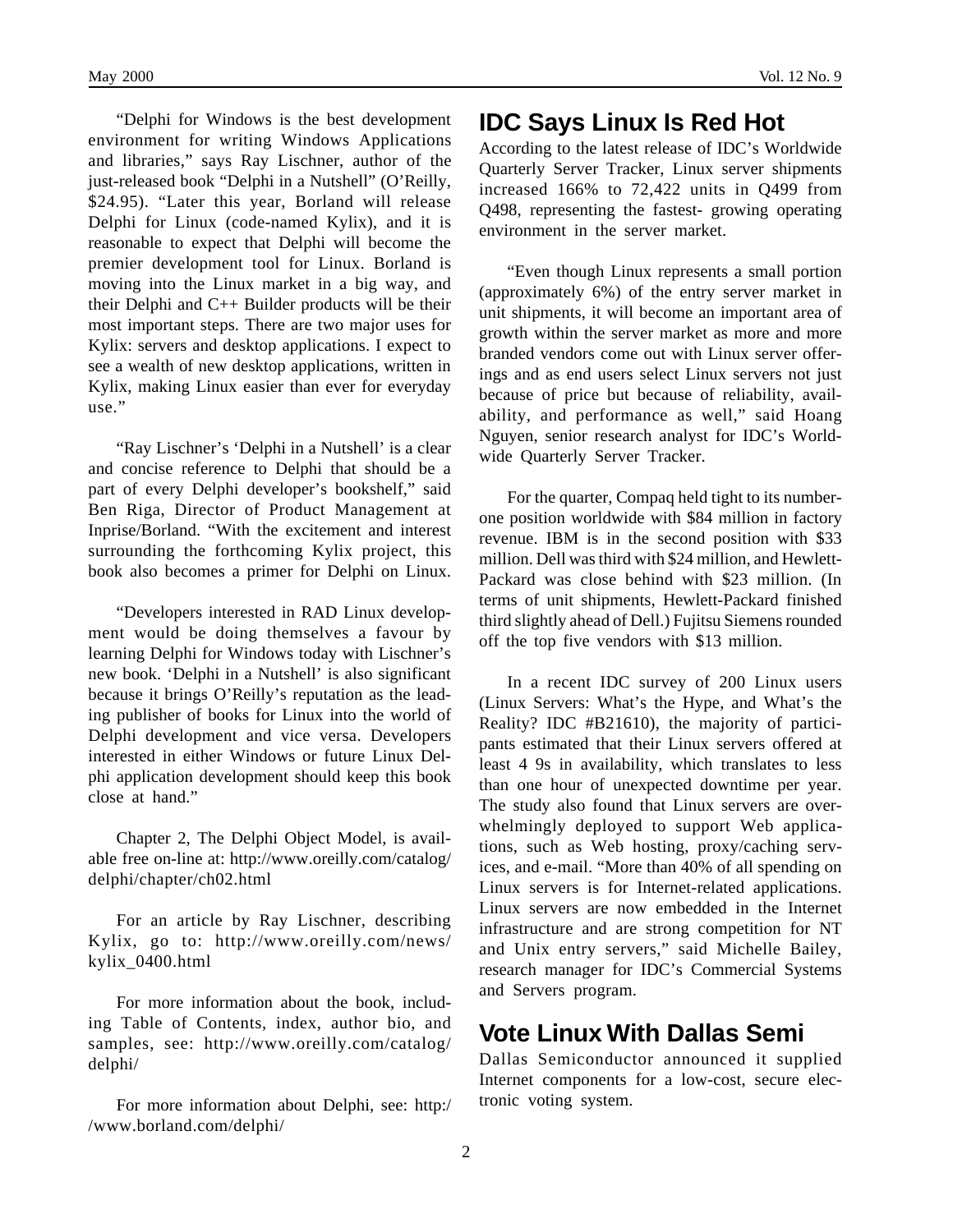iButtons(TM) — computer chips in stainless steel cans — provide registered, private ballots. The Tiny InterNet Interface (TINI(TM)) will relay real-time voting results over a live network. The system was operational April 8, when the North Carolina Federation of Young Republicans conducted a straw poll to highlight a three-way race among candidates seeking the Republican nomination in North Carolina's May 2 primaries.

The brainchild of the North Carolina Federation of Young Republicans, the TINI/iButton voting system was developed as a low-cost alternative to the time-consuming human effort and errors associated with paper ballots and hand counting. A small group of techno-volunteers spent less than one month and less than \$55 per booth to install the miniature network interfaces in the voting booths.

Alvin Phillips, event organizer, said, "As Director of Information Services for Interim HealthCare for the Morris Group, Inc., I was familiar with how iButtons are used for physical asset tracking, and I realized we could adapt them for electronic voting."

An iButton is a computer chip housed in a stainless steel, button-shaped case that makes portable data extremely durable through everyday wear and tear. To initiate instant communication with the chip inside, the user simply presses a computer interface called a Blue Dot receptor with the iButton. In this election, the Blue Dot interfaces to the TINI miniature embedded computer that supports multitiered networking and runs Java. TINI's small size, low price and portability made networking feasible for an application beyond the reach of traditional networks.

Each registrant at the straw poll receives an iButton as a voting credential. The iButton's stainless steel, button-shaped case makes this portable data carrier extremely durable through everyday wear and tear. At the voting booth, the voter presses the iButton to the Blue Dot receptor that corresponds to their voting intentions — in this case, the Blue Dot located next to a picture of the candidate of choice.

The Blue Dot is connected to TINI, which time-

stamps and relays the vote to a central server. The central server accepts the iButton registration number and checks for duplication; associates the candidate with the Blue Dot; checks the time-stamp on the ballot; then logs the vote. An on-line computer tabulates the votes in real-time for projection on a viewing screen. Further demonstrating the flexibility of the iButton/TINI technology, the "central server" in this election is nothing more than a laptop running Linux. This one computer provides all vote collection, calculation and results.

At the ballot box, iButtons enforce the rule of one person, one vote. Each of the 37 million iButtons currently in use worldwide has a guaranteed-unique number laser-engraved in the silicon. If a voter at the ballot box were to inadvertently or intentionally attempt to vote twice, the duplication of address would be detected and only the last vote would be accepted.

While the North Carolina straw poll will be conducted at a local polling site, iButton technology also provides the security needed for Internet voting. Dallas' most sophisticated iButton, the DS1957 Java-powered crypto iButton, integrates in one chip the functions necessary for secure Internet transmission: a microprocessor for generating the secure message digest used in digital signatures, a high-speed math accelerator to perform public key digital signatures and secure storage for the private keys used in public key cryptography.

"The Java-powered crypto iButton was designed for endpoint-to-endpoint authentication and security for sensitive Internet transactions like electronic funds transfer," said Bolan.

"The next edition of iButton voting will be conducted through a Web browser, so that we can give voters a more professional presentation and a way to accurately measure their opinions on multiple elections and referendums. Using the iButton's encryption engine, we can deliver the trust essential for wide deployment, even voting from a home PC"

TINI is scheduled for commercial release June 6, 2000. The 1.25-inch x 4.05-inch circuit board